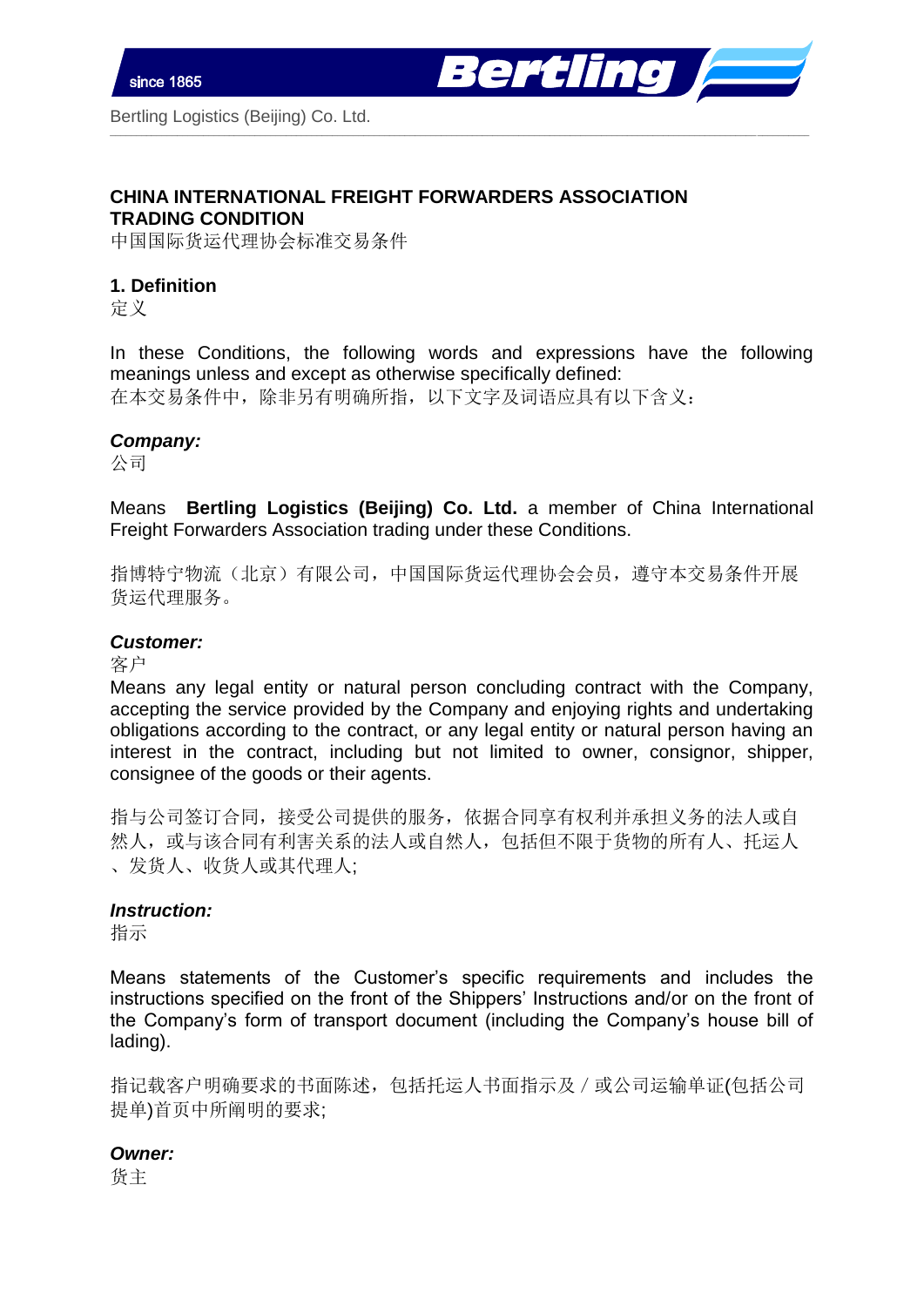



Means the owner of the goods (including any containers or equipment other than those provided by the Company or carriers) to which any business concluded under these Conditions relates and any other person who is or may become interested in them and includes the consignee named on the front of the Shippers' Instructions and/or the front of the Company's form of transport document (including the Company's house bill of lading).

\_\_\_\_\_\_\_\_\_\_\_\_\_\_\_\_\_\_\_\_\_\_\_\_\_\_\_\_\_\_\_\_\_\_\_\_\_\_\_\_\_\_\_\_\_\_\_\_\_\_\_\_\_\_\_\_\_\_\_\_\_\_\_\_\_\_\_\_\_\_\_\_\_\_\_\_\_\_\_\_\_\_\_\_\_\_\_\_\_\_\_\_\_\_\_\_\_\_\_\_\_\_\_\_\_\_\_\_\_\_\_\_\_\_\_\_\_\_\_\_\_\_\_\_\_\_\_\_\_\_\_\_\_\_\_

指根据本交易条件达成的任何业务中,货物(包括任何集装箱或其他设备,但公司或承 运人提供的除外)的所有人,以及现时或将来可能对有关货物享有权益的任何人,包括 托运人指示及/或公司运输单证(包括公司提单)页面中所列名的收货人;

#### *Goods:*

货物

Includes live animals and the containers, pallets or similar articles of transport supplied by the shipper for consolidating the goods.

包括活动物和由托运人提供的用于集装货物的集装箱、货盘或类似的装运器具;

### *Dangerous Goods:*

危险货物

Means the goods classified as dangerous goods under international conventions or domestic laws and the goods that are likely to become dangerous, flammable, radioactive, noxious or damaging.

危险货物指依据国际公约或国内法律确定为危险品的货物,以及那些可能变为有危险 的、易燃的、放射性的、有毒的或有破坏力的货物;

## **2. Application of these Conditions**

适用范围

2.1 All business undertaken by the Company and Company's transaction are subject to these Conditions which shall be incorporated in and to be an integral part of any agreement between the Company and the Customer. These Standard Trading Conditions may be modified or waived by agreement between the Company and the Customer reduced into writing. Where the clauses of the agreement between the Company and the Customer or the clause of the transport documents issued by the Company, which includes but are not limited to airway bill, seaway bill and multimodal bill of lading issued by the Company listing the Company as the carrier are contrary to these Conditions, the clauses of the agreement or the bills shall prevail.

公司所承接的所有业务,均可根据本交易条件进行。本交易条件将成为公司与客户交 易协议中不可分割的组成部分。经双方书面协议,可对本标准交易条款进行变更或放 弃。当双方协议或公司签发的表明公司为承运人的各种运输单证、包括但不只限于空 运单、海运单及多式联运提单等单证中的内容有与本交易条件规定冲突的,应以协议 或单证的规定为准。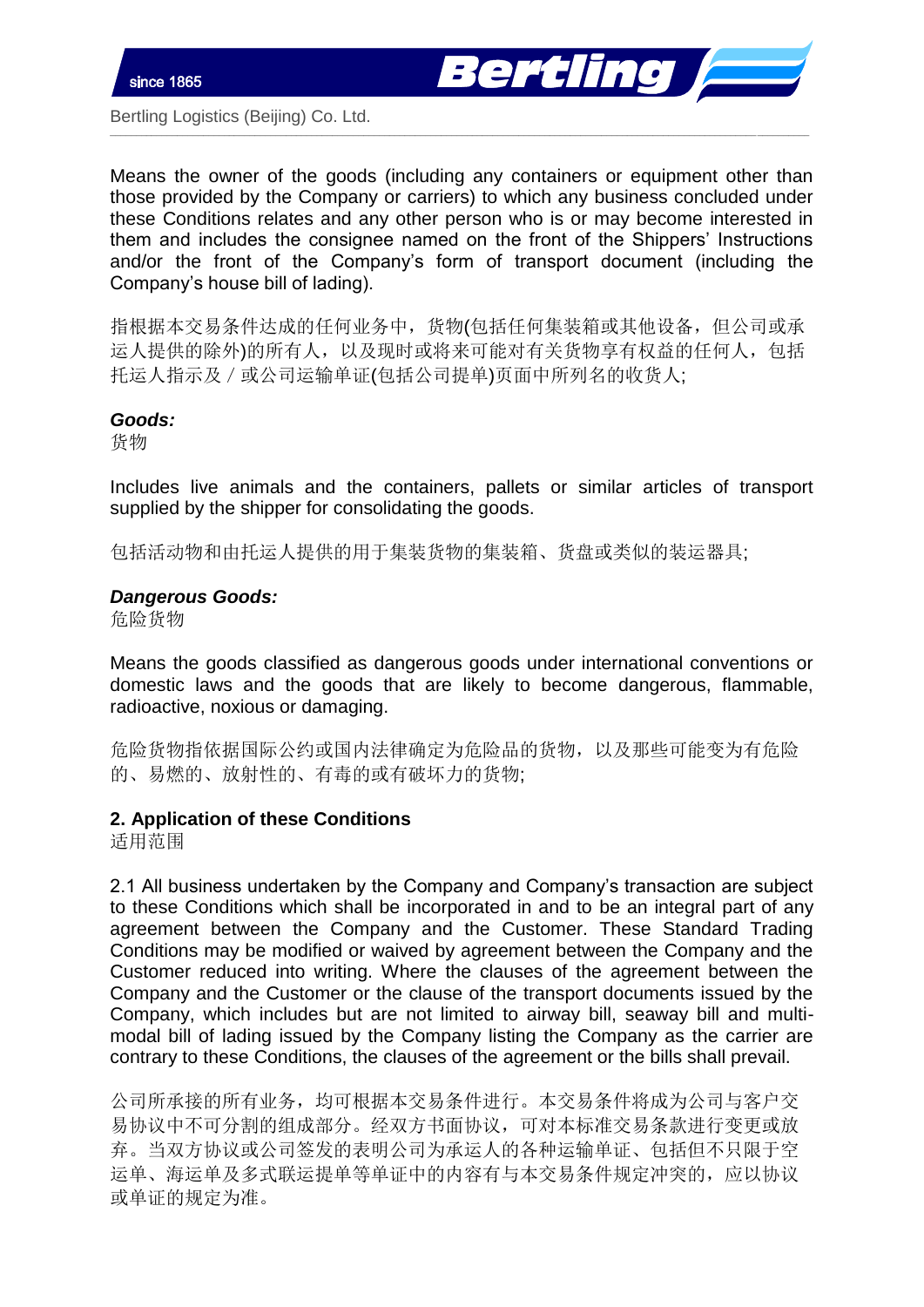



2.2 All and any advice, information or services provided by the Company gratuitously is provided on the basis that the Company will not accept any liability whatsoever therefore.

\_\_\_\_\_\_\_\_\_\_\_\_\_\_\_\_\_\_\_\_\_\_\_\_\_\_\_\_\_\_\_\_\_\_\_\_\_\_\_\_\_\_\_\_\_\_\_\_\_\_\_\_\_\_\_\_\_\_\_\_\_\_\_\_\_\_\_\_\_\_\_\_\_\_\_\_\_\_\_\_\_\_\_\_\_\_\_\_\_\_\_\_\_\_\_\_\_\_\_\_\_\_\_\_\_\_\_\_\_\_\_\_\_\_\_\_\_\_\_\_\_\_\_\_\_\_\_\_\_\_\_\_\_\_\_

公司对公司免费提供的所有意见、资料或服务,均不承担任何责任;

2.3 No omission or delay on the part of the Company in exercising its rights shall operate as a waiver thereof, nor shall any single or partial exercise by the Company of any such right preclude the further or other exercises thereof or the exercise of any other right which it has. The rights and remedies of the Company provided in these Conditions shall be cumulative and not exclusive of any rights or remedies otherwise provided by law.

公司未行使或迟延行使公司的权利,均不可视为放弃有关权利,而公司单项或局部行 使任何有关权利,并不排除进一步或以其他方式行使有关权利,或行使公司享有的任 何其他权利。本交易条件中规定的公司权利,并不排除公司依法享有的其他权利;

2.4 Each of the provisions of these Conditions is severable and distinct from the others and if at any time one or more of such provisions is or becomes invalid, illegal or unenforceable, the validity, legality and enforceability of the remaining provisions of these Conditions shall not in any way be affected or impaired thereby.

本交易条件的各项规定具有可分割性。任何一项或多项交易条件的无效、违法或不可 执行,均不影响本交易条件其他规定的有效性、合法性和可强制执行性;

## **3. Contractual Status of the Customer and the Company**

客户和公司的合约地位

3.1 The Customer entering into any transaction or business with the Company hereby expressly warrants to the Company that the Customer is either the Owner or the authorized agent of the Owner and that it is accepting these Conditions. Where the Customer acts as the agent of the Owner, the Customer also accepts such liability to the Company that in respect of such transaction or business the Company is entitled to enforce its rights against the Customer and the Owner jointly and severally.

与公司订立任何交易或业务的客户,特此向公司明确保证:其作为货主或货主的代理 人,完全接受或代表货主完全接受本交易条件。当客户为货主的代理人时,客户与货 主对公司承担连带责任,即公司有权对货主和客户共同或分别行使公司权利;

3.2 Services are provided by the Company as agents on behalf of its Customers, except in one or more of the following circumstances where the Company acts on its own behalf.

公司提供的服务均是以代理人的身份进行的,但下列情况除外,公司为当事人: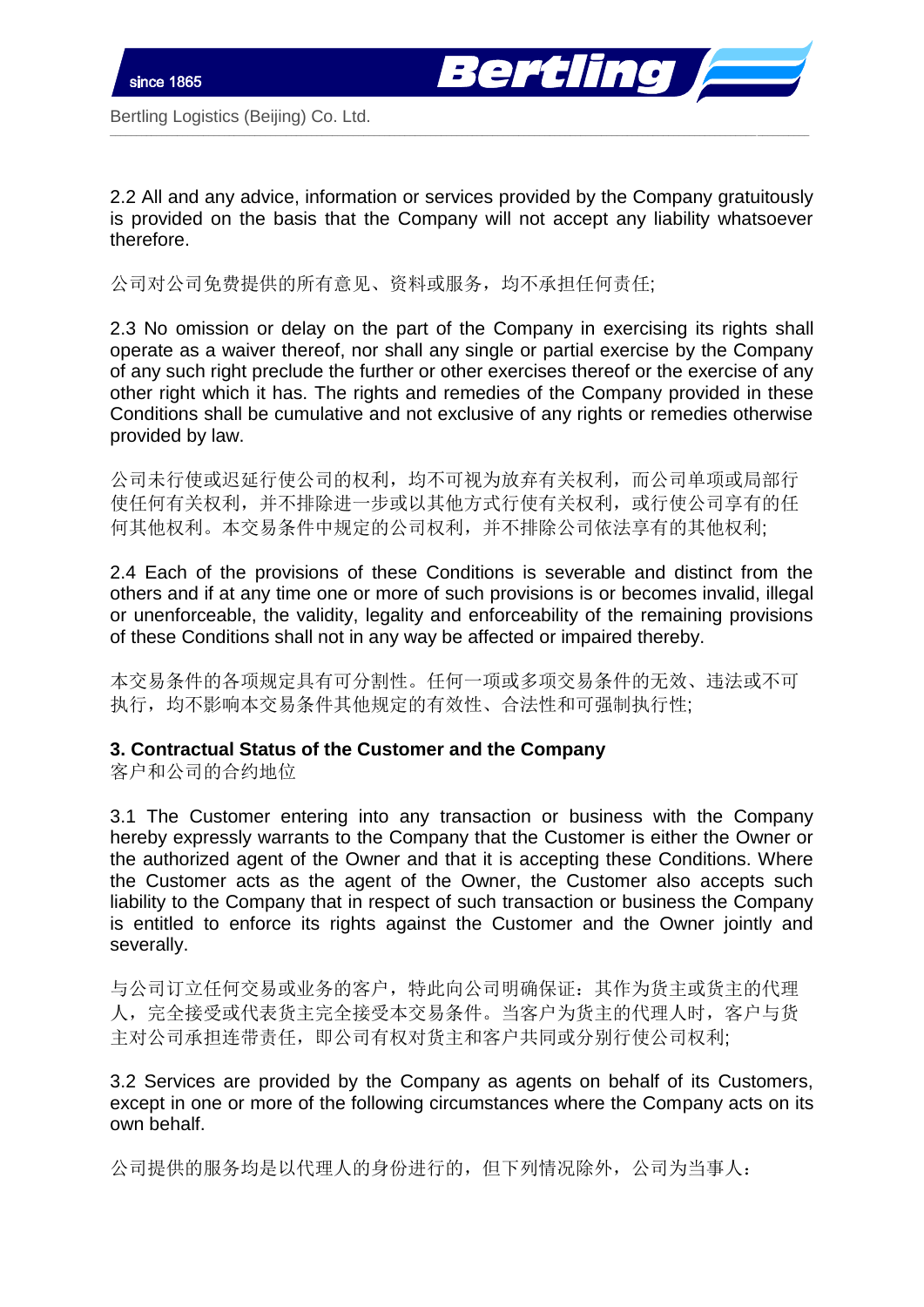

(1) The Customer's goods are actually carried, transported, handled or stored by the Company or its servants and the goods are under the actual control or custody of the Company.

\_\_\_\_\_\_\_\_\_\_\_\_\_\_\_\_\_\_\_\_\_\_\_\_\_\_\_\_\_\_\_\_\_\_\_\_\_\_\_\_\_\_\_\_\_\_\_\_\_\_\_\_\_\_\_\_\_\_\_\_\_\_\_\_\_\_\_\_\_\_\_\_\_\_\_\_\_\_\_\_\_\_\_\_\_\_\_\_\_\_\_\_\_\_\_\_\_\_\_\_\_\_\_\_\_\_\_\_\_\_\_\_\_\_\_\_\_\_\_\_\_\_\_\_\_\_\_\_\_\_\_\_\_\_\_

公司自身或其雇员对货物进行实际运输、搬运或储存,并且货物处于公司的实际掌管 或控制之下;

(2) The Owner has demanded in writing the Company to give information (name, freight rate) of the carries undertaking the whole or part of the carriage before the goods are carried out the Company fails to provide such information within 28 days from receipt of such written demand.

在货物运输前,货主书面要求公司提供承担全程或部分运输任务的承运人相关资料(名 称、费率等),公司在收到该书面要求后28天内没有提供;

(3) The Company has expressly agreed in writing agency to act on its own behalf, or

公司以书面形式明确表示同意作为当事人;

(4) The Company is held by a court or arbitration agency to act on its own behalf.

法院判决或仲裁庭裁定公司为当事人;

3.3 Without prejudice to the generality of provisions in 3.2: 在不影响前款规定的情形下:

(1) The Company charges the Customer for services of whatever nature at a fixed rate and itself does not decide or show it acts as agent or as principal.

公司按照固定费率对任何性质的服务收取费用,其本身并不决定或证明公司是代理人 或当事人;

(2) The Company provides equipment owned or rented by it and itself does not decide to show it acts as agent or as principal in carrying, handling or storing the goods.

公司提供自有的或租用的设备,其本身并不决定或证明公司在运输、处理或储存货物 过程中是当事人或代理人;

(3) If the bill of lading or other documents obtained by the Company can show that the carriage contract is entered into by other persons with the Owner or Customer, the Company is the agent.

如公司取得的提单或其他的单证能证明运输合同是由公司以外的其他人与货主或客户 订立的,则公司为代理人;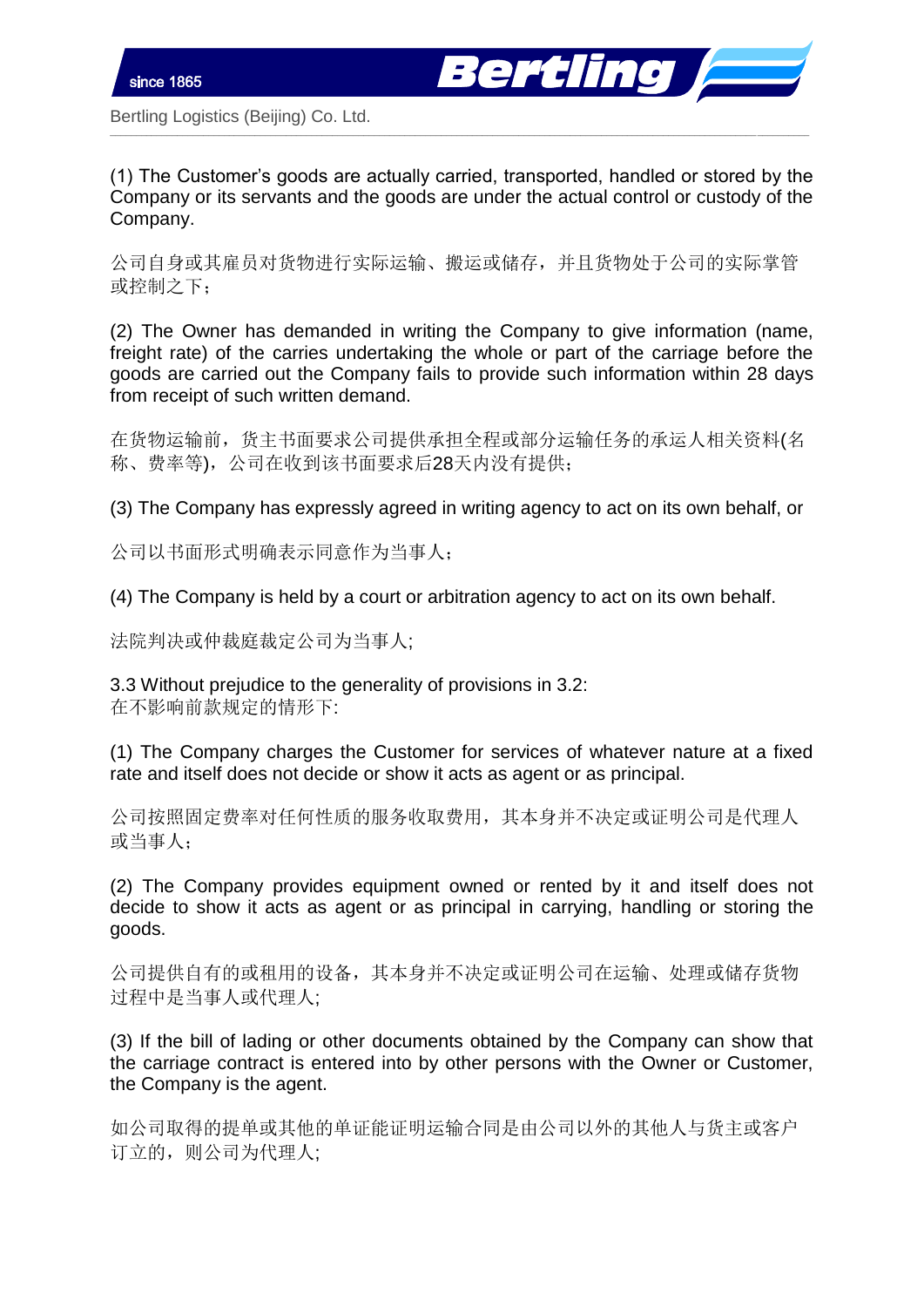



(4) The Company acts as agent instead of principal when providing services such as Customs clearance, taxation, taking out license, consular documents and certificate of origin, inspection, and notarization.

\_\_\_\_\_\_\_\_\_\_\_\_\_\_\_\_\_\_\_\_\_\_\_\_\_\_\_\_\_\_\_\_\_\_\_\_\_\_\_\_\_\_\_\_\_\_\_\_\_\_\_\_\_\_\_\_\_\_\_\_\_\_\_\_\_\_\_\_\_\_\_\_\_\_\_\_\_\_\_\_\_\_\_\_\_\_\_\_\_\_\_\_\_\_\_\_\_\_\_\_\_\_\_\_\_\_\_\_\_\_\_\_\_\_\_\_\_\_\_\_\_\_\_\_\_\_\_\_\_\_\_\_\_\_\_

公司提供报关、税收、许可证、领事文件、原产地证明、检验、公证或其他类似服务 时,公司为代理人并非当事人;

# **4. Obligations of the Customer**

客户义务

4.1 The Customer warrants that it has taken all the sufficient and effective measures to have a full understanding of the contents of the agreement with the Company and of the documents issued by the Company for the Customer at the time of concluding or accepting such agreement or documents.

客户保证,对其与公司签定的协议以及公司为其签发的各种单证内容,在签定时或接 受时已经采取各种充分、有效的方式对相关内容有了充分了解;

4.2 The Customer warrants that each and every of the Instructions given to the Company is lawful, valid and performable.

客户保证其对公司的指示是合法、有效和可行的;

4.3 The Customer warrants that the presentations it made to the Company concerning the goods are sufficient and correct.

客户保证其对公司有关货物的说明是充分、准确的;

4.4 The Customer warrants that the packing and marks of the Goods met the requirement of carriage. The Customer shall comply with the special requirements demanded by the Company at the time of receiving the goods according to the nature of the goods and the special conditions of the voyage.

客户保证货物的包装和标识符合运输要求。客户应完成公司针对货物性质和运输线路 的特殊情况而在接受货物时对包装和标识提出的特殊要求;

4.5 Except under special arrangements previously made in writing, the Customer warrants that the goods are not the dangerous goods as defined under binding documents such as law, regulations, international conventions, nor are other goods likely to cause damage. Should the Customer nevertheless deliver any such goods to the Company or cause the Company to accept or handle or deal with any such goods otherwise than under special arrangements previously made in writing, the Customer shall be liable for all expenses, losses, damages whatsoever caused, fines and claims in connection with the goods howsoever arising. The Company or other persons in actual control of the goods has the right to decide whether the goods are dangerous goods without notice to the Customer and shall be entitled to destroy or otherwise dispose of the goods at the risk and expenses of the Customer.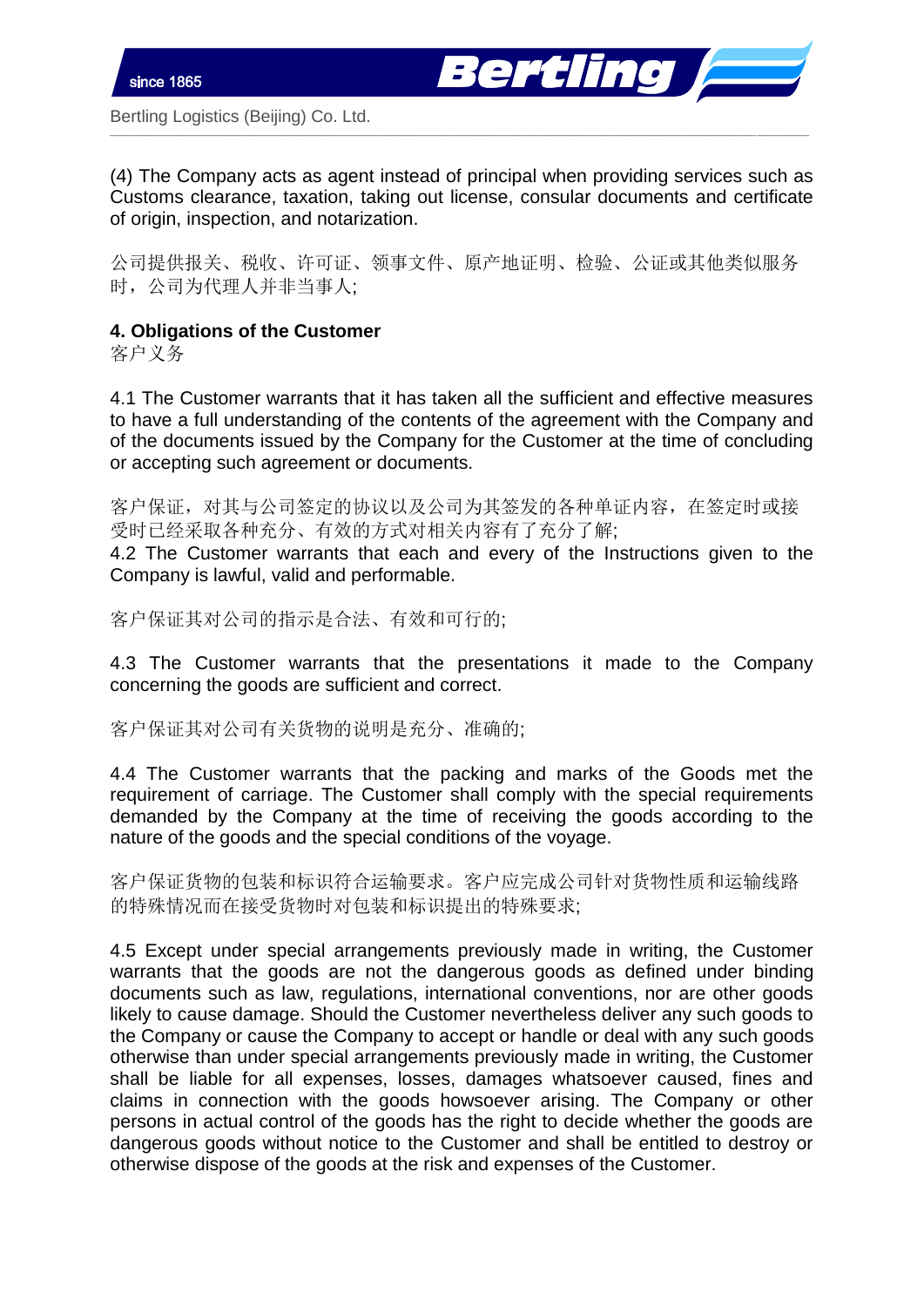

除非双方有特别的书面约定,客户应当保证交运货物不属于法律、法规、国际公约等 具有约束力的文件中所规定的危险品,也不属于其他可能造成危险的货物。在双方事 前没有特别书面约定的情况下,因上述具有危险性的货物给公司造成的一切支出、损 失、损害(不论其产生方式)、罚款、索赔,客户应负赔偿责任。公司或者其他控制货物 的人可以不经通知客户有权认定货物是否为具有危险性的货物,并有权决定销毁或者 以其他方式处置该货物,由此产生的风险和支出由客户承担;

\_\_\_\_\_\_\_\_\_\_\_\_\_\_\_\_\_\_\_\_\_\_\_\_\_\_\_\_\_\_\_\_\_\_\_\_\_\_\_\_\_\_\_\_\_\_\_\_\_\_\_\_\_\_\_\_\_\_\_\_\_\_\_\_\_\_\_\_\_\_\_\_\_\_\_\_\_\_\_\_\_\_\_\_\_\_\_\_\_\_\_\_\_\_\_\_\_\_\_\_\_\_\_\_\_\_\_\_\_\_\_\_\_\_\_\_\_\_\_\_\_\_\_\_\_\_\_\_\_\_\_\_\_\_\_

4.6 The Customer shall not ask the Company to stop carriage, return the goods, change the place of destination, or deliver the goods to other consignee or dissolve the contract unless, before the Company delivers the goods to the consignee, the Customer returns all bills or transport documents previously issued by the Company and shall compensate the Company for all the losses caused to the Company.

在公司将货物交付给收货人之前,除非客户退还公司已签发的全套运输单证及承诺负 责赔偿由于要求修改运输合同而给公司造成的一切损失,客户不可以要求公司中止运 输、返还货物、变更到达地或将货物交付给其他收货人或解除合同;

### **5. Rights and Obligations of the Company**

公司的权利和义务

## **(**Ⅰ**)General provisions**  一般性规定

5.1 Unless otherwise previously agreed in writing, the Company is authorized to enter into contract on its own behalf or on behalf of the Customer for the following matters, without notice to the Customers:

除非另有相反书面约定,公司有权就下列事项自己或代表客户签订合同,无须通知客 户

(1) selecting the carrier, mode and route of transport for the goods;

选择货物运输的承运人、方式和路线;

(2) selecting whether to containerize the goods or not and whether to carry the goods on deck or not;

选择货物是否装集装箱、是否装载在甲板上;

(3) for the storage, packing, unpacking, transshipping or otherwise handling of the goods;

进行货物储存、装卸、拆包、转运或其他方式处理货物;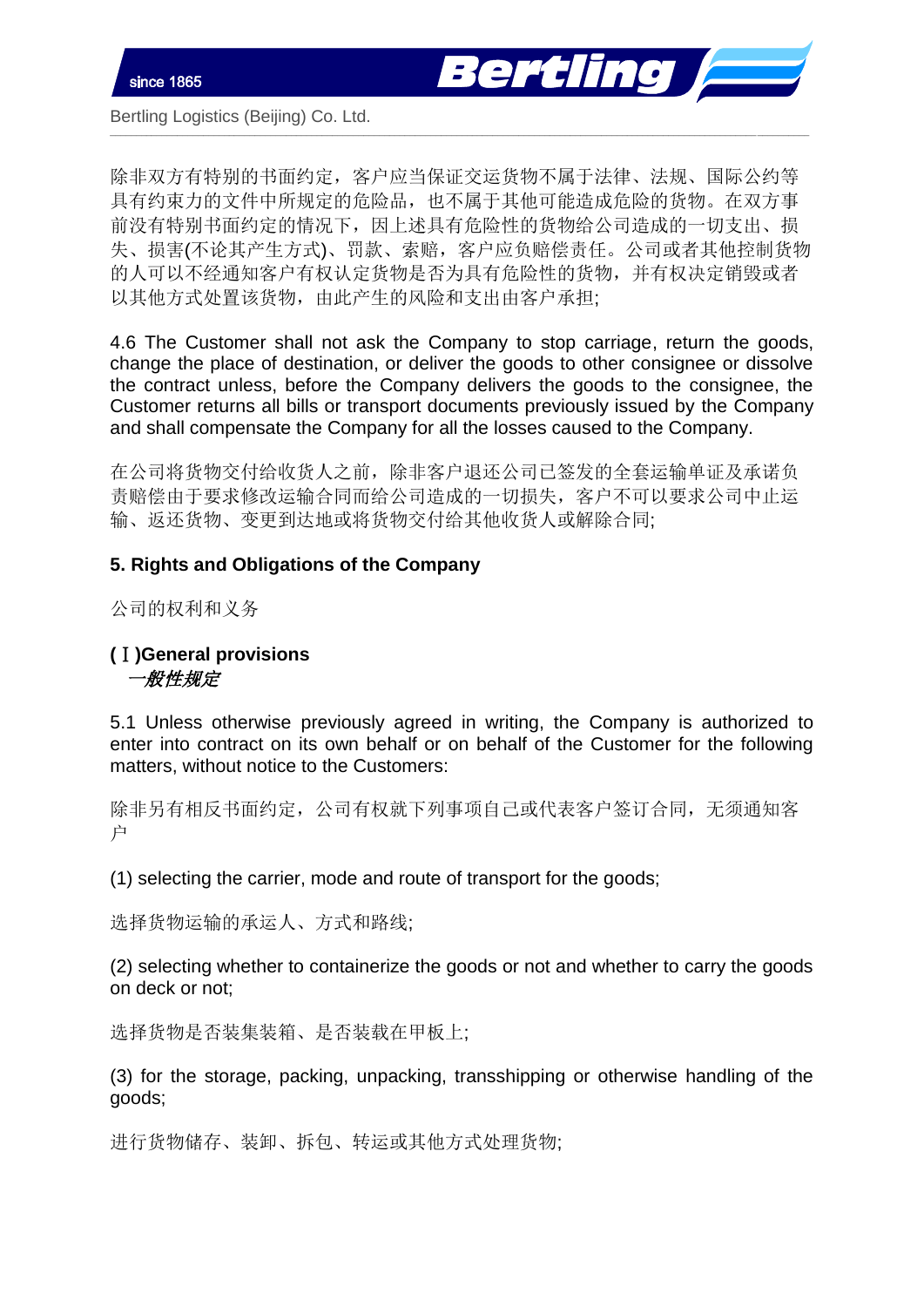

(4) Other arrangements in pursuance to the Instructions of the Customer or as deemed necessary by the Company.

\_\_\_\_\_\_\_\_\_\_\_\_\_\_\_\_\_\_\_\_\_\_\_\_\_\_\_\_\_\_\_\_\_\_\_\_\_\_\_\_\_\_\_\_\_\_\_\_\_\_\_\_\_\_\_\_\_\_\_\_\_\_\_\_\_\_\_\_\_\_\_\_\_\_\_\_\_\_\_\_\_\_\_\_\_\_\_\_\_\_\_\_\_\_\_\_\_\_\_\_\_\_\_\_\_\_\_\_\_\_\_\_\_\_\_\_\_\_\_\_\_\_\_\_\_\_\_\_\_\_\_\_\_\_\_

根据客户指示或公司认为必须作出的其他安排;

5.2 The Company is authorized (but is not obliged) to depart or deviate from the Customer's Instructions in any respect if in the opinion of the Company such departure or deviation is necessary or desirable in the Customer's interests. The Company shall in any time comply with the instruction or orders of the governmental departments and the Company's responsibility for the Goods shall cease at the time of delivery or otherwise handling of the goods as per the above instructions and orders.

尽管某种作为或不作为背离或偏离客户的指示,当公司认为该种作为或不作为符合客 户的利益,公司有权选择进行,但不因此而给公司增加额外的责任。公司在任何时候 都应遵守政府有关部门的指示或命令,公司对货物的责任终止于其按照前述指示或命 令进行交付或对货物进行其他方式处理之时。

5.3 The Company is authorized by the Customer to act and the Company is not required, unless specifically requested by the Customer in writing, to inform the Customer of details of acts taken by the Company.

公司依客户授权行事。公司无须将公司行事的详情通知客户,除非客户明确书面要求;

5.4 At any time when the Company deems that impediment, risks, delay or disadvantage is or likely to be affecting its performance of the obligations and the Company does not have reasonable methods to avoid the same, the Company may terminate the performance of obligations by giving a written notice to the Customer. The Company may hand over all or part of the goods to the Customer for control at any place the Company deems convenient and the Company's responsibility for the goods shall cease till then. The Customer shall, upon request, pay the expenses additionally incurred by the Company for carrying, delivering and storing the goods at the above place and other relevant expenses.

无论何时,如果公司认为其履行义务受到或可能受到妨碍、风险、迟延或不利等,而 且公司无法以合理的方式避免,则公司可以向客户发出书面通知,终止履行义务。公 司可以在其认为安全方便的任何地方,将货物的全部或部分交给客户掌管,至此,公 司对货物的责任终止。客户应当根据要求,支付公司为货物运输、交付、储存到上述 地点的额外支出和相关费用;

5.5 If delivery of the goods or any part thereof is not taken by the Customer at the time and place notified by the Company, the Company shall be entitled to store the goods or any part thereof at the sole risk of the Customer, whereupon any liability which the Company may have in respect of the goods or that part thereof stored as aforesaid shall wholly cease.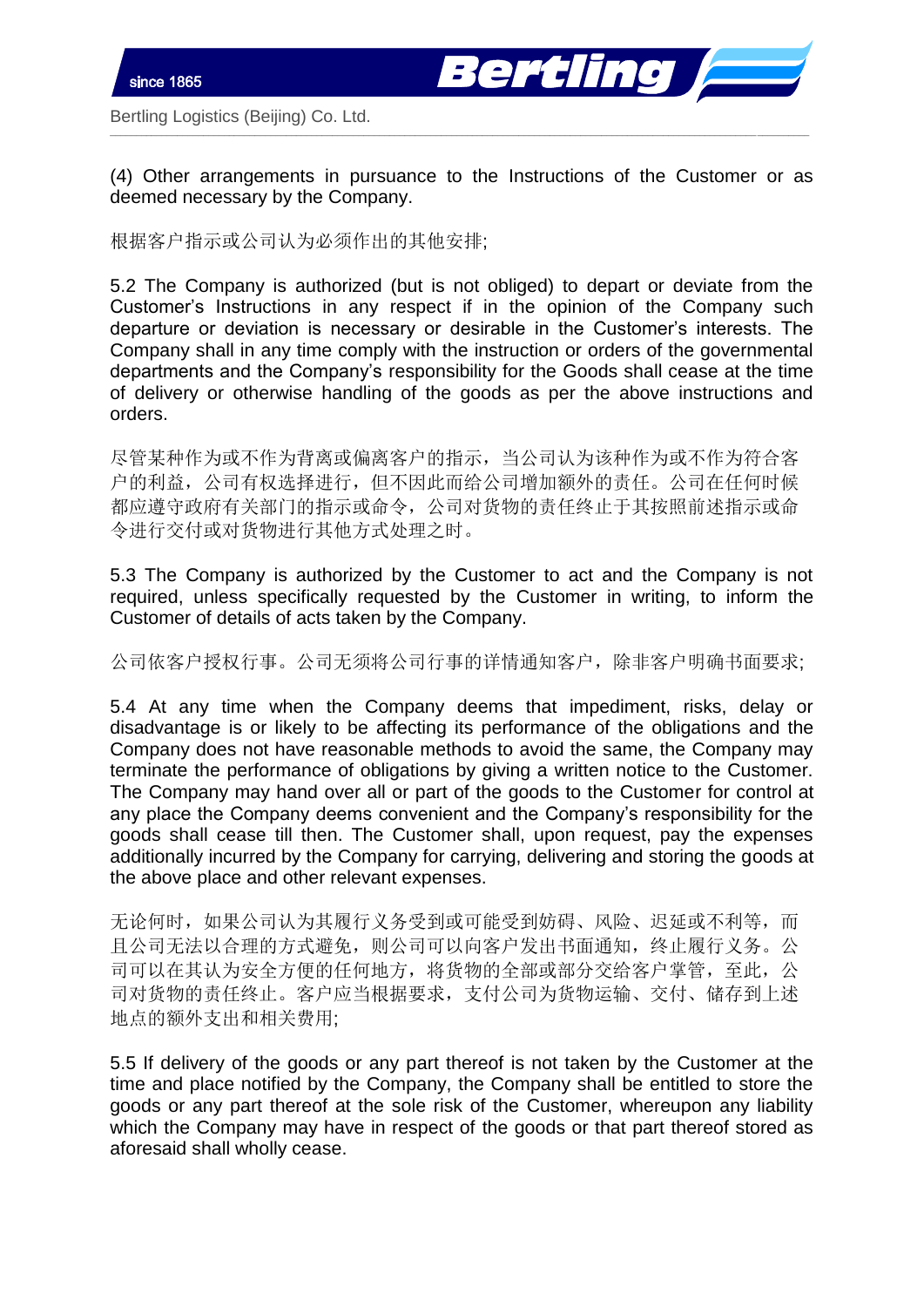

如客户没有在公司通知的时间和地点接收货物,公司有权将货物的全部或部分储存起 来,全部风险和费用由客户承担,至此,公司对货物的责任终止;

\_\_\_\_\_\_\_\_\_\_\_\_\_\_\_\_\_\_\_\_\_\_\_\_\_\_\_\_\_\_\_\_\_\_\_\_\_\_\_\_\_\_\_\_\_\_\_\_\_\_\_\_\_\_\_\_\_\_\_\_\_\_\_\_\_\_\_\_\_\_\_\_\_\_\_\_\_\_\_\_\_\_\_\_\_\_\_\_\_\_\_\_\_\_\_\_\_\_\_\_\_\_\_\_\_\_\_\_\_\_\_\_\_\_\_\_\_\_\_\_\_\_\_\_\_\_\_\_\_\_\_\_\_\_\_

5.6 The Company is entitled (but not obliged) to sell or dispose of all or part of the Goods at the sole risk and expense of the Customer under any of the following circumstances:

在下列情况下,公司有权利(但没有义务)销售或处置全部或部分货物,一切风险和费用 由客户承担;

(1) The Company has given a written 21-day notice to the Customer when the Company at its sole discretion deems that all the Goods cannot be delivered as instructed.

公司单方面认为全部货物无法按照指示交付时,提前2l天向客户发出书面通知;

(2) The Goods have perished or deteriorated or are in immediate prospect of doing so in a manner which has caused or may reasonably be expected to cause loss or damage to other persons or properties.

货物已经腐烂变质,或即将腐烂变质;或已经造成或将要造成他人或财产损失;

5.7 The Company shall not be under any liability for the date of arrival or departure of the Goods, except and unless under special arrangement previously made in writing.

除非事先明确以书面形式约定货物离抵日期,公司对货物离抵日期不负责任;

#### **(**Ⅱ**) Where the Company contracts on behalf of the Customer**

公司作为代理人时的特殊约定

5.8 Where the Company acts as agent, the Company is entitled to enter into a contract on behalf of the Customer on the name of the Customer in the name of the Customer or in its own name with any third party. The contract thus concluded shall have direct binding effect on the Customer and the third party.

当公司作为代理人时,公司有权代表客户以客户的名义或以自己的名义与第三人订立 合同,该合同直接约束客户与第三人;

5.9 Where the Company act as agent, the Company shall not be liable for the loss of the Customer unless and except to the extent that the loss is caused by the negligence of the Company.

除非公司在履行代理职责时由于本身疏忽造成客户损失,否则公司不须承担赔偿责任;

5.10 Where the Company acts as agent, the Company shall not be liable for the loss caused by the acts or omissions of the third party including but not limited to the carriers, warehousemen, stevedores, railway bureau and truckmen, unless the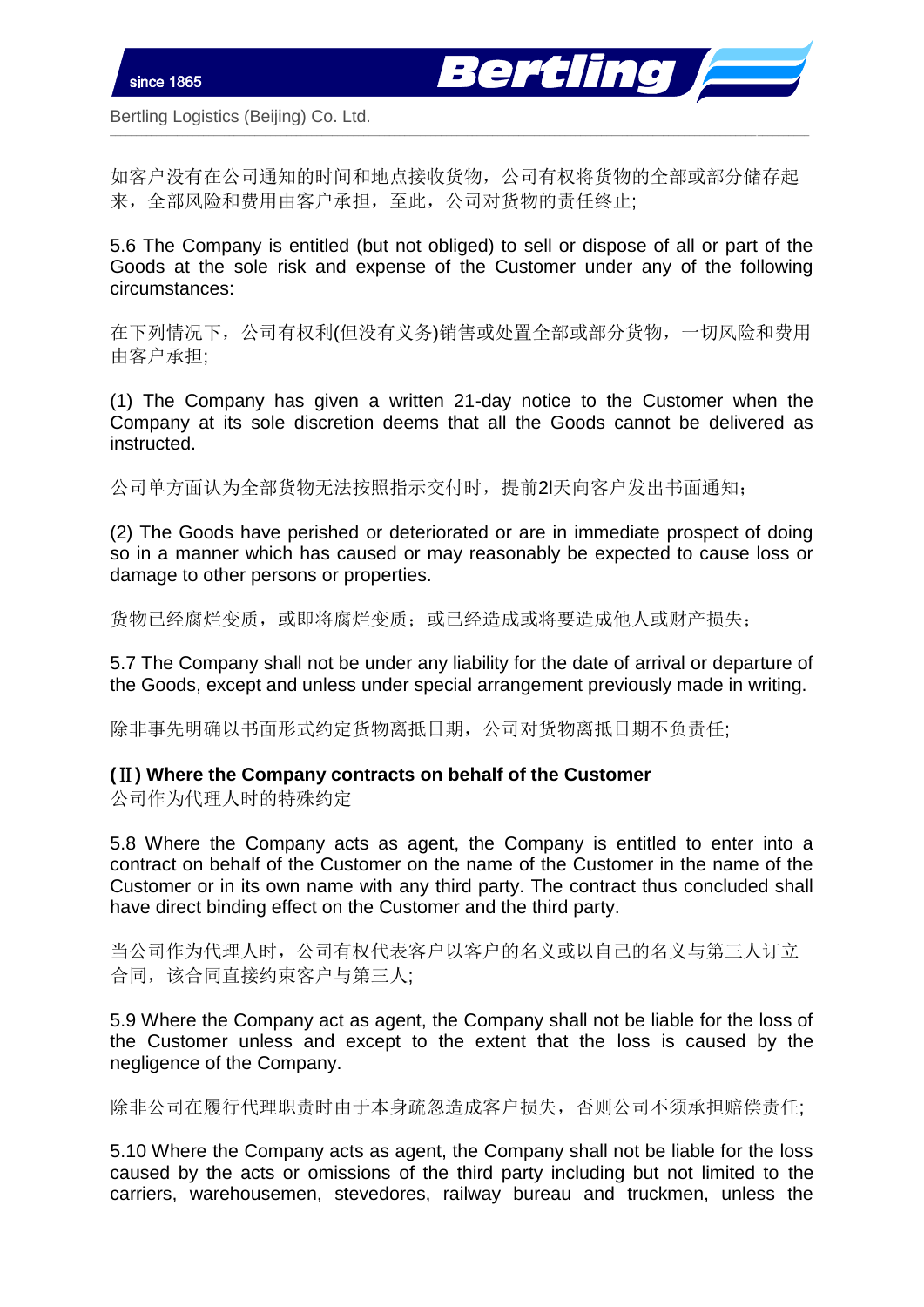

Company has not acted diligently in selecting, instructing and supervising the third party.

\_\_\_\_\_\_\_\_\_\_\_\_\_\_\_\_\_\_\_\_\_\_\_\_\_\_\_\_\_\_\_\_\_\_\_\_\_\_\_\_\_\_\_\_\_\_\_\_\_\_\_\_\_\_\_\_\_\_\_\_\_\_\_\_\_\_\_\_\_\_\_\_\_\_\_\_\_\_\_\_\_\_\_\_\_\_\_\_\_\_\_\_\_\_\_\_\_\_\_\_\_\_\_\_\_\_\_\_\_\_\_\_\_\_\_\_\_\_\_\_\_\_\_\_\_\_\_\_\_\_\_\_\_\_\_

公司作为代理人时,对第三人的行为和疏忽所造成的损失不承担责任,包括但不限于 承运人、仓库保管员、港口装卸公司、铁路局、卡车公司等等,除非公司在选择、指 示及监督第三人时未恪尽职守;

## **(**Ⅲ**) Where the Company contracts as principal**

公司作为当事人时的特殊约定

5.11 The Company acts as principal when undertaking carriage with its own means of transport or concluding agreement and issuing transport document in the name of carrier. The responsibility period of the Company as the multimodal transport operator with respect to the goods under multimodal transport contract covers the period from the time of taking the goods in its charge to the time of their delivery. The responsibility of the Company shall be determined by the principle of "network liability", subject to the laws and regulations governing a special section of the multimodal transport. Where the Customer accepts the transport document issued by persons other than the Company and fails within a reasonable time to demand the Company to bear the responsibility as the principal, the Company shall no longer bear the responsibility as the principal.

公司在使用自己的运输工具进行运输或在签订协议和以承运人身份签发运输单证时, 应承担当事人责任。在公司作为多式联运经营人时,责任期间自接收货物时起,至交 付货物时止。公司责任的判定,应依据"网状责任制"原则,具体适用调整该运输区段运 输方式的法律法规。如果客户接受了公司以外的其他人签发的运输单证,并且在合理 的时间里没有主张公司承担当事人责任,则公司不再承担当事人责任;

5.12 Where the Company contracts as principal it shall be responsible for the acts and omission of the third party employed by the Company in undertaking the carriage contract or other services as if such acts and omission are done by the Company itself.

公司作为当事人,将对其所雇佣的第三人在完成运输合同或其他服务时的行为和疏忽 承担责任,如同该行为是其自己作出的一样;

5.13 The operation of the 5.12 does not preclude the Company from the benefits of the exceptions and liability limitation under the laws and these Conditions.

前款有关公司作为当事人的特别约定,并不排除公司依照法律和本交易条件享有免责 条款及限制责任条款的权利;

**6 Special provisions concerning containerized transport** 

集装箱运输的特殊规定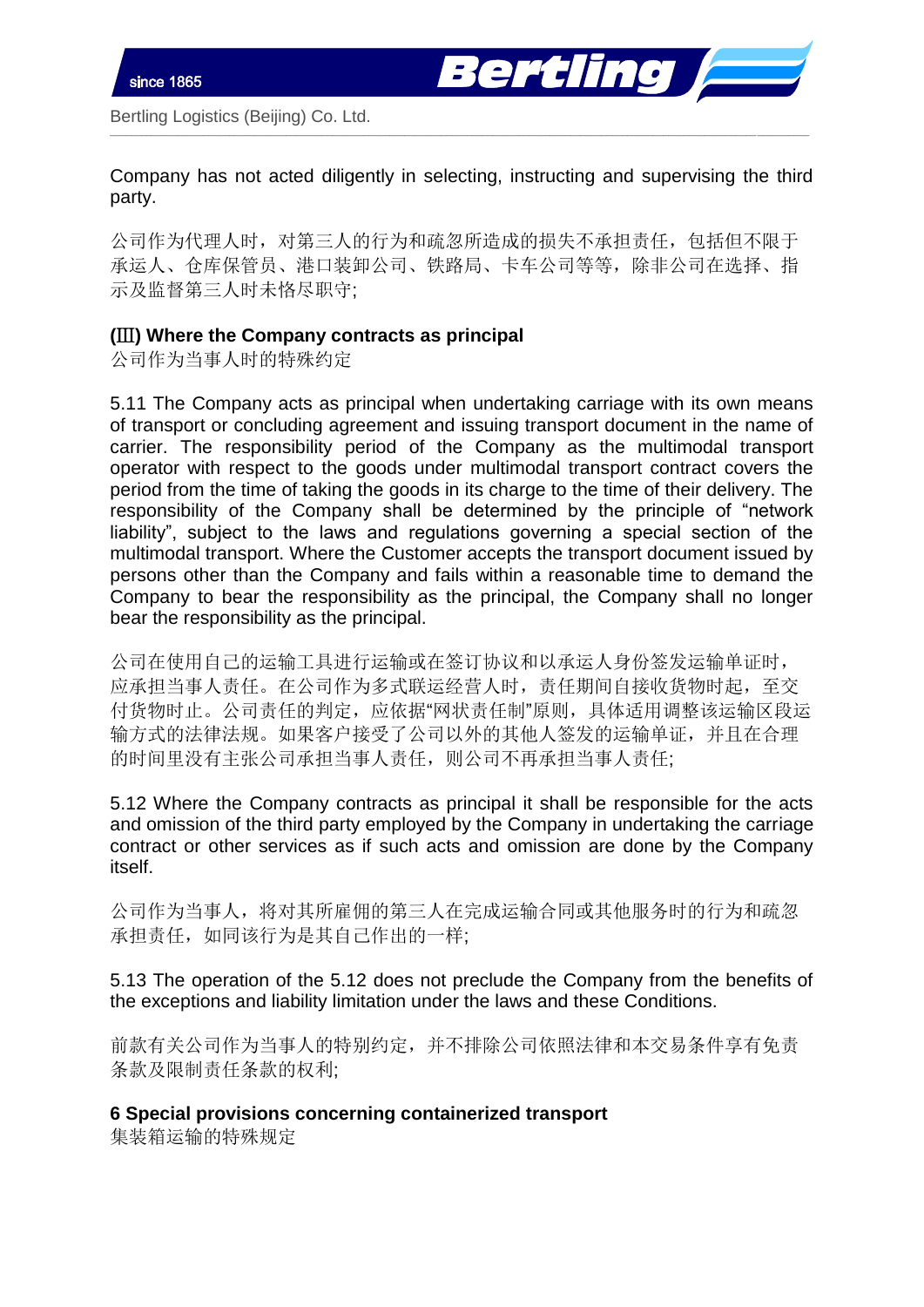6.1 Where containers are not stuffed or sealed by the Company, the Company shall not be liable for the loss of and damage to the content in the containers resulting from one or more of the following circumstances:

\_\_\_\_\_\_\_\_\_\_\_\_\_\_\_\_\_\_\_\_\_\_\_\_\_\_\_\_\_\_\_\_\_\_\_\_\_\_\_\_\_\_\_\_\_\_\_\_\_\_\_\_\_\_\_\_\_\_\_\_\_\_\_\_\_\_\_\_\_\_\_\_\_\_\_\_\_\_\_\_\_\_\_\_\_\_\_\_\_\_\_\_\_\_\_\_\_\_\_\_\_\_\_\_\_\_\_\_\_\_\_\_\_\_\_\_\_\_\_\_\_\_\_\_\_\_\_\_\_\_\_\_\_\_\_

ertling *|*=

如果集装箱不是由公司装箱或封箱,公司对于下列箱内货物损失情况不承担任何责任;

1. Mode of stuffing or sealing;

装箱或封箱的方式

2. Unfitness of the goods for containerized transport, unless the Company expressly requires the goods to be carried in containers;

货物不适合集装箱运输,除非公司明示要求货物以集装箱运输;

3. Un-cargo-worthiness of the containers unless the containers are supplied by the Company or on its behalf. Even if the containers are supplied by the Company, if the un-cargo-worthiness of the containers is the result of the failure of the Customer to make presentation of the special nature of the goods, the Company shall not be liable.

集装箱不适货或有其他缺陷,除非集装箱是由公司或代表公司的人提供的。即使集装 箱是由公司提供的、但客户没有对货物的特殊性子以说明而导致的集装箱不适货,公 司也不承担责任;

6.2 The Customer shall hold the Company harmless from any circumstance under 6.1 and shall indemnify the Company for any loss caused.

客户应保证公司不因6.1情况遭受损失。如有损失,应予以赔偿;

6.3 Where the Customer asks the Company to supply containers, the Company is not obliged to supply containers of special type or quality that fit the Goods, except express requirement to the contrary has been given to the Company.

如客户要求公司提供集装箱,除非有相反的明示要求,公司没有义务提供特殊类型或 特殊质量的集装箱;

## **7 Warranties**

有关责任保证

7.1 The Customer shall save harmless and indemnify the Company from and against all claims, losses, damages, costs and expenses (including without limitation all duties, taxes, imposts, levies, deposit, fines and outlays of whatsoever nature levied by any authority) arising out of the Company acting in accordance with the Customer's instructions, or arising from a breach of warranty or obligation by the Customer, or arising from the Customer's inaccurate or incomplete or ambiguous information or instructions, or arising from the negligence of the Customer or Owner.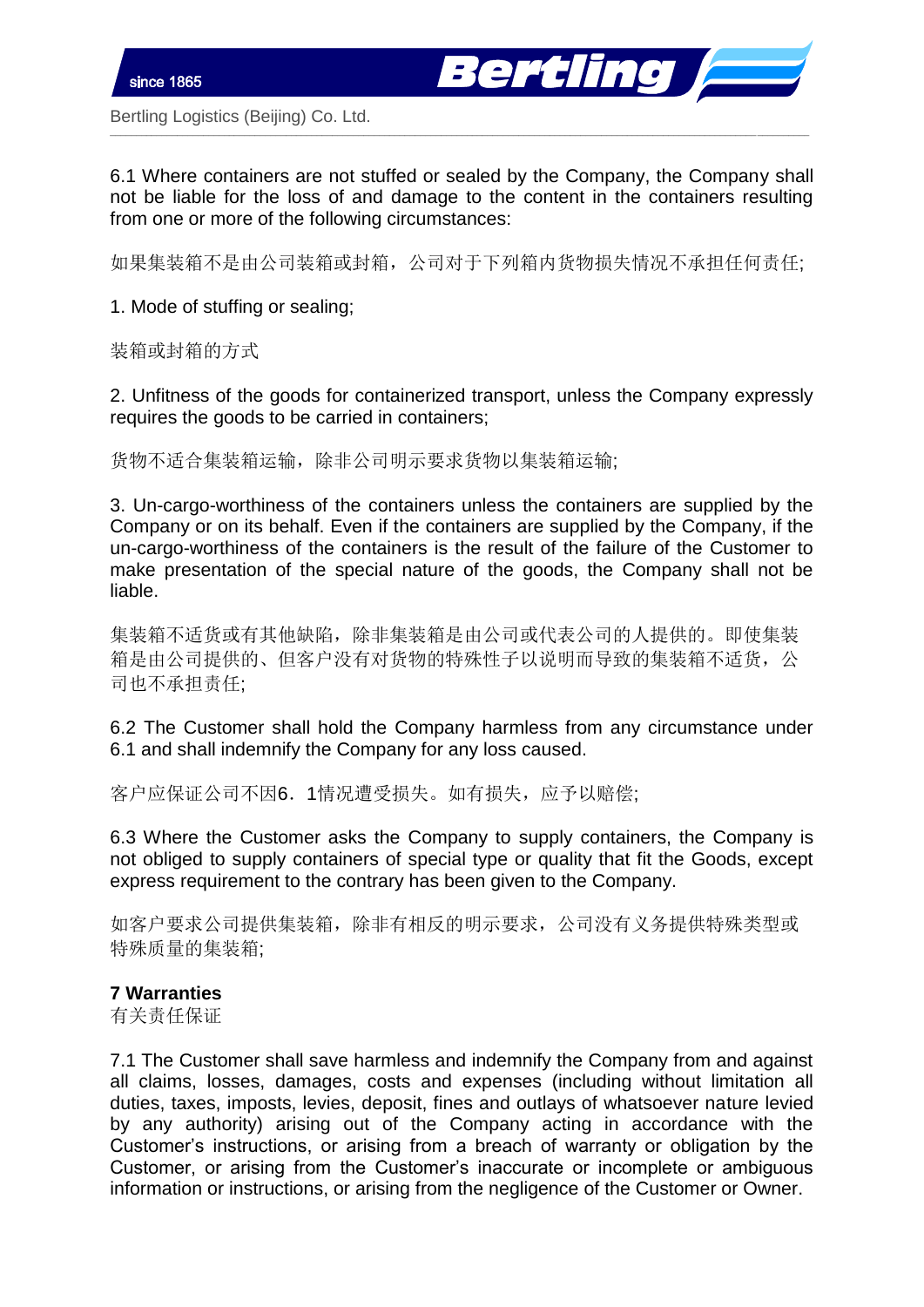



在公司按照客户指示行事时,如因客户违反义务、或客户提供的资料或其指示不准确 、不详尽或模糊不清、或客户与货主的疏忽而产生的一切损失(包括但不限于任何机构 所征收任何性质的所有税款、罚款及开支),客户必须保证公司免受追索并向公司作出 赔偿,直到公司免受损失;

\_\_\_\_\_\_\_\_\_\_\_\_\_\_\_\_\_\_\_\_\_\_\_\_\_\_\_\_\_\_\_\_\_\_\_\_\_\_\_\_\_\_\_\_\_\_\_\_\_\_\_\_\_\_\_\_\_\_\_\_\_\_\_\_\_\_\_\_\_\_\_\_\_\_\_\_\_\_\_\_\_\_\_\_\_\_\_\_\_\_\_\_\_\_\_\_\_\_\_\_\_\_\_\_\_\_\_\_\_\_\_\_\_\_\_\_\_\_\_\_\_\_\_\_\_\_\_\_\_\_\_\_\_\_\_

7.2 Advice and information, in whatsoever form as may be given by the Company, are provided by the Company for the Customer only and the Customer shall save harmless and indemnify the Company from and against all claims, liabilities, losses, damages, costs and expenses arising out of any other person relying on such advice or information.

公司向客户发出的任何意见和资料,只对客户负责。如任何其他人依赖此文件而给公 司造成的一切索赔、责任,客户有义务保证公司免受追索并赔偿因此而给公司造成的 损失;

7.3 The Customer undertakes that any officer, servant, agent or sub-contractor of the Company shall have the benefit of all exceptions and liability limitations herein benefiting the Company.

客户承诺,根据法律和本交易条件对公司适用的任何除外责任、责任限制等规定,同 样适用于公司的雇员、代理人、分代理人等;

7.4 The Customer shall defend, indemnify and hold harmless the Company from and against all claims, costs and demands whatsoever and by whomsoever made or preferred in excess of the liability of the Company under the terms of these Conditions.

对于超越本交易条件规定的公司所需承担责任的一切索赔、费用,客户应向公司作出 赔偿并使得公司免受损失;

7.5 The Customer shall defend, indemnify and hold harmless the Company in respect of any general average or any claims of a general average nature that may be made on the Company and the Customer shall provide such security as may be required by the Company in this connection.

针对公司作出的任何有关共同海损性质的索赔,客户应向公司作出赔偿以使公司免受 损失,并提供因此索赔公司所要求的担保;

7.6 After the Company agrees to accept dangerous goods for carriage, if the goods in the opinion of the Company constitute a risk to other goods, property, life or health, or by the restriction of some laws, the carriage or discharge of such goods may cause the arrest of the goods, other property or persons, the Company may destroy or otherwise deal with the goods without notice, at the risk and expenses of the Customer or the Owner and without any liability to the Company.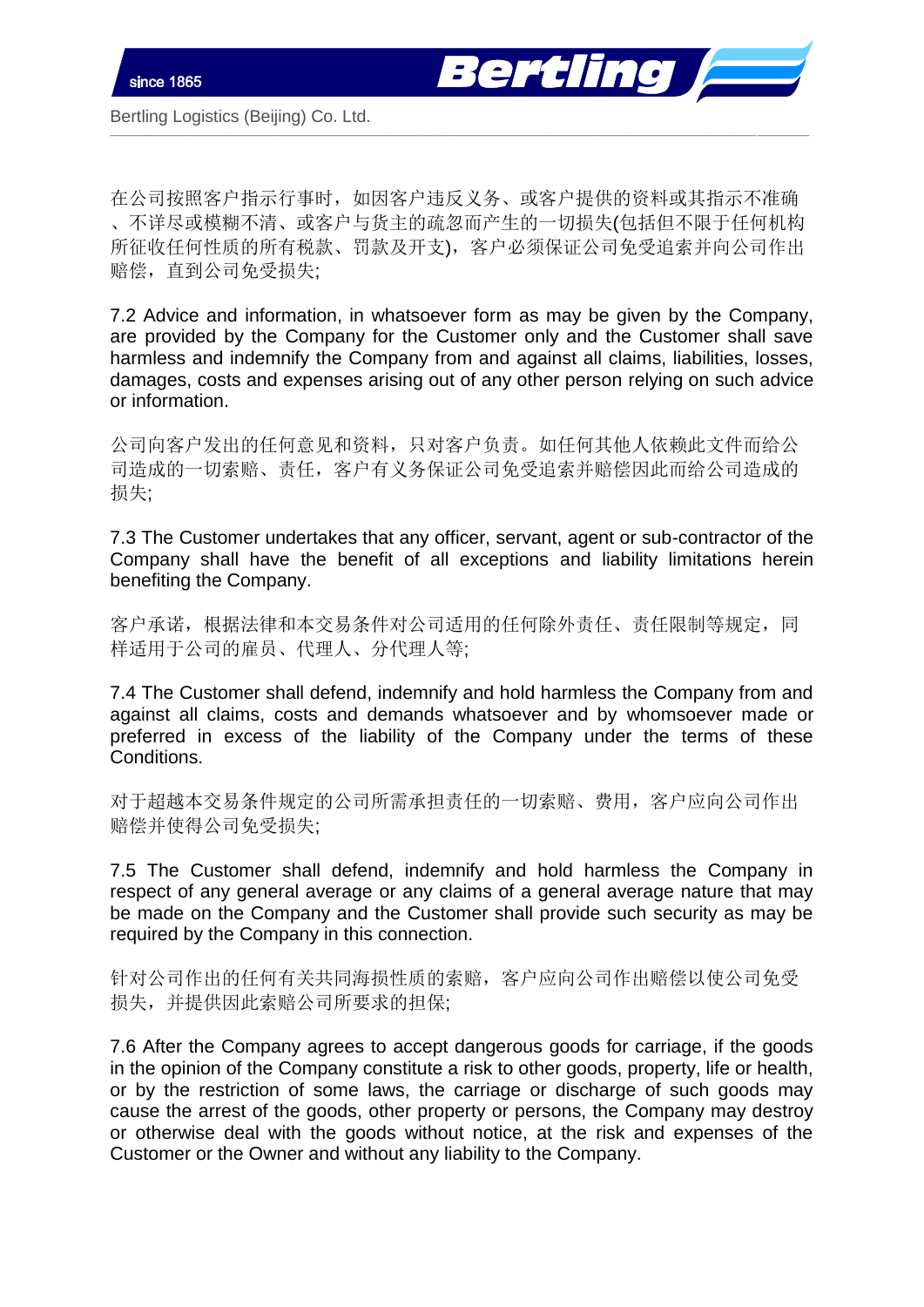

在公司同意接受危险品运输后,公司单方面认为该危险品对其他货物、财产、生命或 健康构成危险时,或者由于某些法律规定的限制,载运或卸下该货物可能导致其自身 或其他财产或他人被扣留时,公司可以不经通知将货物销毁或以其他方式处理,一切 费用由客户或货主承担,公司不负任何责任;

\_\_\_\_\_\_\_\_\_\_\_\_\_\_\_\_\_\_\_\_\_\_\_\_\_\_\_\_\_\_\_\_\_\_\_\_\_\_\_\_\_\_\_\_\_\_\_\_\_\_\_\_\_\_\_\_\_\_\_\_\_\_\_\_\_\_\_\_\_\_\_\_\_\_\_\_\_\_\_\_\_\_\_\_\_\_\_\_\_\_\_\_\_\_\_\_\_\_\_\_\_\_\_\_\_\_\_\_\_\_\_\_\_\_\_\_\_\_\_\_\_\_\_\_\_\_\_\_\_\_\_\_\_\_\_

7.7 The Customer shall be liable for any loss, pollution, contamination, delay, demurrage, or loss of and damage to the property (including but not limited to containers of the Company or others and the ship directly or indirectly caused by the Customer, Owner and their servants, agents and representative before, in the course or after the carriage.

由客户、货主及其雇员、代理人、代表人直接或间接造成的运输开始前、运输过程中 或运输完成后的损失、污染、玷污、延误或滞期,或公司或他人的财产(包括但不限于 集装箱)、船舶的损失,客户均应负责赔偿;

#### **8 Charges**

费用

8.1 The Company is entitled to charge on gross weight or volume weight. Further details relating to the computation of freight charges will be provided to the Customer upon request.

公司有权选择以价值或重量或体积来计算收费。公司可应客户的要求提供有关运费计 算方法的详细情况;

8.2 The Customer shall pay to the Company all sums immediately when due without deduction or deferment on account of any claim, counterclaim or set-off.

客户应按期以现金或其他约定的方式向公司及时、足额支付各种公司收费,不得以任 何理由扣减或延付;

8.3 When the Company is instructed to collect freight, duties, fees, charges or other expenses from any person other than the Customer and encounters difficulty in collecting, the Customer shall unconditionally forthwith pay the same.

当公司按指示向客户以外的第三人收取费用时,如果收取遇到困难,客户应立即无条 件支付该笔费用;

8.4 On all amounts overdue to the Company, the Company shall be entitled to interest calculated on a daily basis from the date such accounts are overdue until payment thereof at 0.4% per day during the period that such amounts are overdue.

公司有权对拖欠款项按照每天万分之四收取利息,自应付之日起,到实际支付款项时 止;

8.5 Quotations are given on the basis of immediate acceptance by the Customer. Notwithstanding acceptance of the quotations or charges in the event of changes of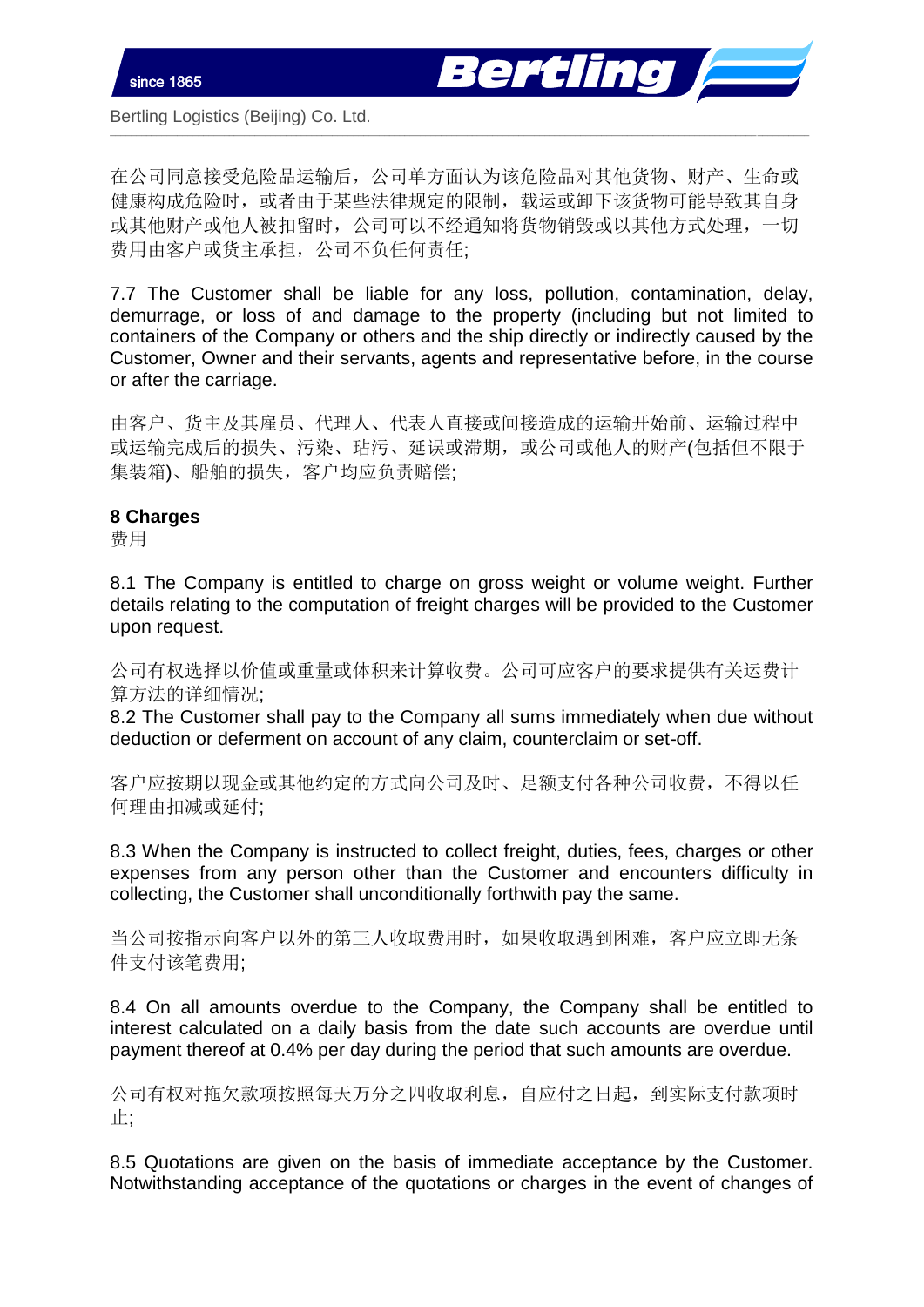



state polices and market in currency exchange, rate of freight, insurance premiums or any charge applicable to the goods.

\_\_\_\_\_\_\_\_\_\_\_\_\_\_\_\_\_\_\_\_\_\_\_\_\_\_\_\_\_\_\_\_\_\_\_\_\_\_\_\_\_\_\_\_\_\_\_\_\_\_\_\_\_\_\_\_\_\_\_\_\_\_\_\_\_\_\_\_\_\_\_\_\_\_\_\_\_\_\_\_\_\_\_\_\_\_\_\_\_\_\_\_\_\_\_\_\_\_\_\_\_\_\_\_\_\_\_\_\_\_\_\_\_\_\_\_\_\_\_\_\_\_\_\_\_\_\_\_\_\_\_\_\_\_\_

公司报价一经客户接受即生效。如遇外汇、运费、保险等国家政策和市场费率发生重 大变化,公司可与客户协商修改报价或收费;

8.6 The Company or its agents are entitled to have a lien on all the goods and documents received for monies due from the Customer to the Company, if any such monies due to the Company are not paid within 28 days after notice has been given to the Customer that such goods or documents are being detained, or if such monies are not paid within a reasonable time when the goods detained are perishable goods, the Company is entitled to dispose of the goods and/or satisfy such indebtedness and disposal expenses.

客户未付清公司的费收情况下,公司或其代理人有权对收到的货物和单证行使留置权 。如客户在得到货物或单证留置通知28天内仍不付款,或当货物为易腐烂物品时,公 司向客户发出书面通知后合理时间内仍不付款,公司有权对货物和单证进行处置,以 补偿欠费和处置费用;

## **9 Exceptions of the Company**

公司免责条款

Except under special arrangements previously made, the Company shall be relieved of liability for any loss or damage if and to the extent that such loss or damage is caused by:

除非另有规定,公司对下列原因造成的任何损失不承担任何责任;

#### 9.1 Acts of omissions of the Customer or its agents;

客户或其代理的行为或疏忽;

9.2 In pursuance of the Customer's Instructions;

遵循客户的指示;

9.3 Improper packing or marking;

货物包装或标识不良;

9.4 Handling, loading, discharging and stowing of the Goods by the Customer or its representatives;

客户或其代表对货物所进行的搬运、装卸、积载;

9.5 Inherent defect of the Goods;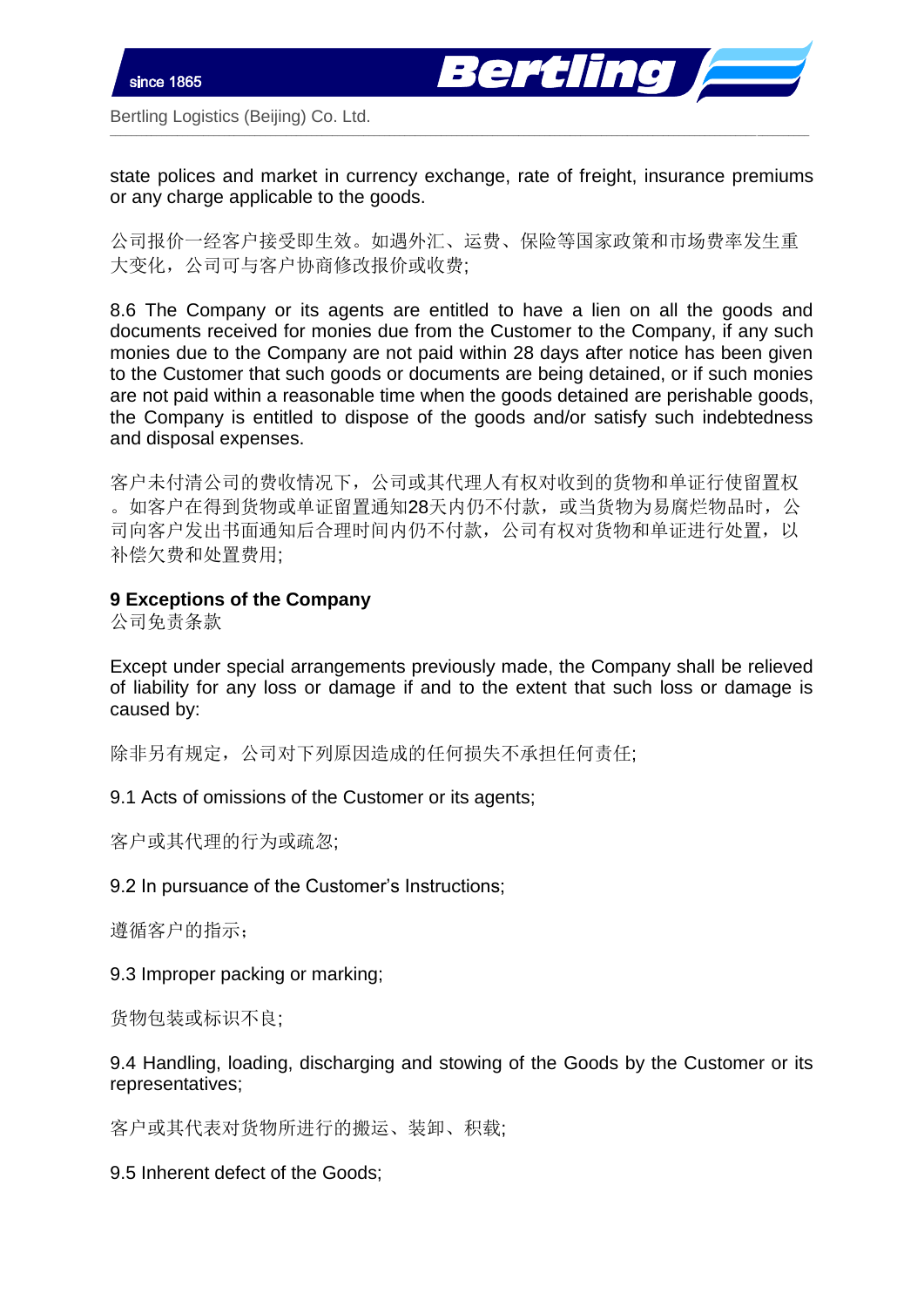ertling **de la se** 

Bertling Logistics (Beijing) Co. Ltd.

货物固有的缺陷;

9.6 Strike, commotion, embargo, etc.;

罢工、动乱、禁运等;

9.7 Any other cause or event which the Company is unable to avoid by the exercise of due diligence.

\_\_\_\_\_\_\_\_\_\_\_\_\_\_\_\_\_\_\_\_\_\_\_\_\_\_\_\_\_\_\_\_\_\_\_\_\_\_\_\_\_\_\_\_\_\_\_\_\_\_\_\_\_\_\_\_\_\_\_\_\_\_\_\_\_\_\_\_\_\_\_\_\_\_\_\_\_\_\_\_\_\_\_\_\_\_\_\_\_\_\_\_\_\_\_\_\_\_\_\_\_\_\_\_\_\_\_\_\_\_\_\_\_\_\_\_\_\_\_\_\_\_\_\_\_\_\_\_\_\_\_\_\_\_\_

公司通过谨慎处理不可以避免的其他原因;

#### **10 Liability Limitations**

责任限制

10.1 Except insofar as otherwise provided by law and regulation or other clauses of these Conditions, the Company's liability, whether arising from negligence, fault or other causes, shall not exceed the following, whichever is the least of

除法律法规和本交易条件另有规定外,在任何情况下,无论是由于过失或过错或其他 原因,公司的赔偿责任如下并以较低者为准;

(Ⅰ) the value of the Goods lost, damaged, misdirected, misdelivered or in respect of which a claim arises, or

货物灭失、损坏、错运、错交或因此产生索赔的货物的价值;

(Ⅱ) 2 SDR per gross kilogram of the Goods lost, damaged, misdirected, misdelivered or in respect of which a claim arises.

货物灭失、损坏、错运、错交或因此产生索赔的货物,以其毛重量每千克2个特别提款 权(SDR)计算;

10.2 In the case of claims for delay in respect of the transportation or delivery, the Company's liability shall not exceed the amount of the Company's freight for the Goods the delivery of which has been delayed.

因货物延迟引起的索赔,如根据本交易条件无法免责,则赔偿限额为公司对延迟货物 所收取的运费;

10.3 The actual value of the Goods means the value of the Goods at the time the Company takes over the Goods plus insurance (if paid) and freight. Deduction shall be made, at the time of compensation, of the expenses that had been reduced or avoided as a result of the loss of damage occurred.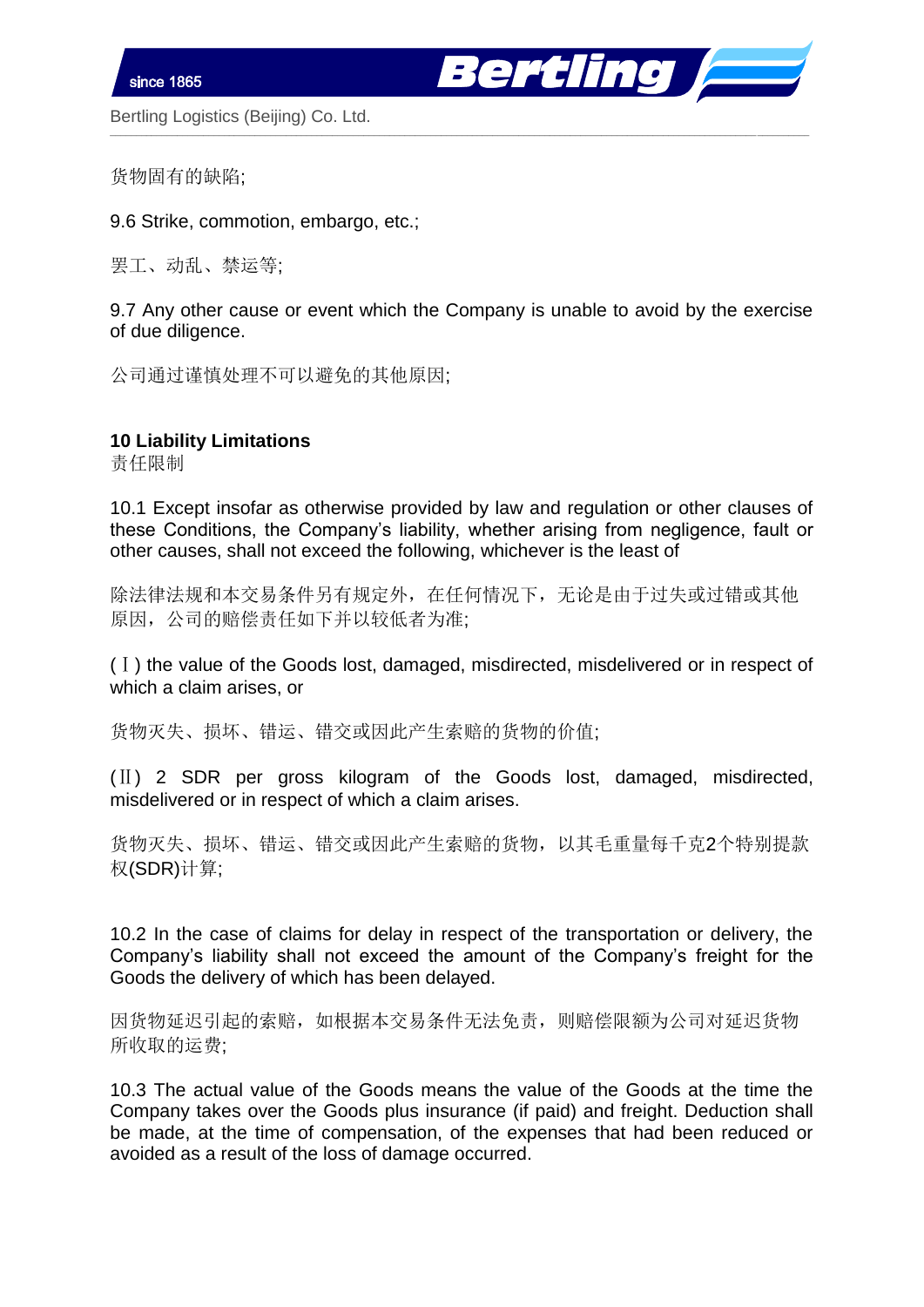

货物价值指货物在公司开始掌管时的价值加保险费(如果已付)和运费的总和。赔付时应 减去因货物灭失或损坏而少付或免付的有关费用;

\_\_\_\_\_\_\_\_\_\_\_\_\_\_\_\_\_\_\_\_\_\_\_\_\_\_\_\_\_\_\_\_\_\_\_\_\_\_\_\_\_\_\_\_\_\_\_\_\_\_\_\_\_\_\_\_\_\_\_\_\_\_\_\_\_\_\_\_\_\_\_\_\_\_\_\_\_\_\_\_\_\_\_\_\_\_\_\_\_\_\_\_\_\_\_\_\_\_\_\_\_\_\_\_\_\_\_\_\_\_\_\_\_\_\_\_\_\_\_\_\_\_\_\_\_\_\_\_\_\_\_\_\_\_\_

10.4 Further and without prejudice to the generality of the preceding provisions of this Clause 10, if the Customer declare the value of the Goods at the time the Company takes over the Goods or by mutual arrangement agreed in writing, the Customer may claim in excess of the limits set out above, but the Company's liability shall in no event exceed the declared value or agreed value.

公司接收货物时客户有价值声明或双方另有明确约定的,可向公司索赔更高的赔偿, 但应不超过货物声明价值或约定价值;

### **11 Notice**

通知

11.1 Unless notice of loss or damage is given in writing by the consignee to the Company at the time of delivery of the Goods to the consignee, such delivery shall be deemed to be prima facie evidence of the goods carried and delivered in apparent good order and condition. Where the loss of or damage to the Goods is not apparent, the notice in writing shall be given within 7 days from the next day of the delivery of the Goods. In the absence of such written notice, the delivery shall also be deemed to be prima facie evidence of the goods carried and delivered in apparent good order and condition.

对于货物的灭失或损坏,被指定的收货人应于接受货物时以书面形式通知公司,并列 明此种损失的基本情况,否则此种交付是表明货物在良好状态下运送、表面完好的初 步证据。如果损失不明显,也应于货物交付给指定的收货人的次日起连续7日内书面通 知公司,如未提交书面通知,此种交付同样具有初步证据的效力,即说明运输货物的 完好;

11.2 Other claims shall be made within 14 days of the date upon which the Customer became or should have become aware of the loss or damage. And any claim not made shall be deemed to be waived except where the Customer can show that it was impossible for him to comply with the time limit and he has made the claim as soon as it was reasonable possible for him to do so.

其他非货物灭失或损坏的索赔应自客户知道或应当知道产生损失之日起连续14天内提 出,否则,将被视为客户对权利的放弃。除非客户能证明在规定的时间内无法提出并 在阻碍消失后立即提出了索赔;

#### **12 Insurance**

保险

No insurance will be arranged except upon express instructions given in writing by the Customer and accepted by the Company. All insurance arranged by the Company is subject to the usual exceptions and conditions of the policies of the insurance company or underwriters taking the risk. The Company shall not be under